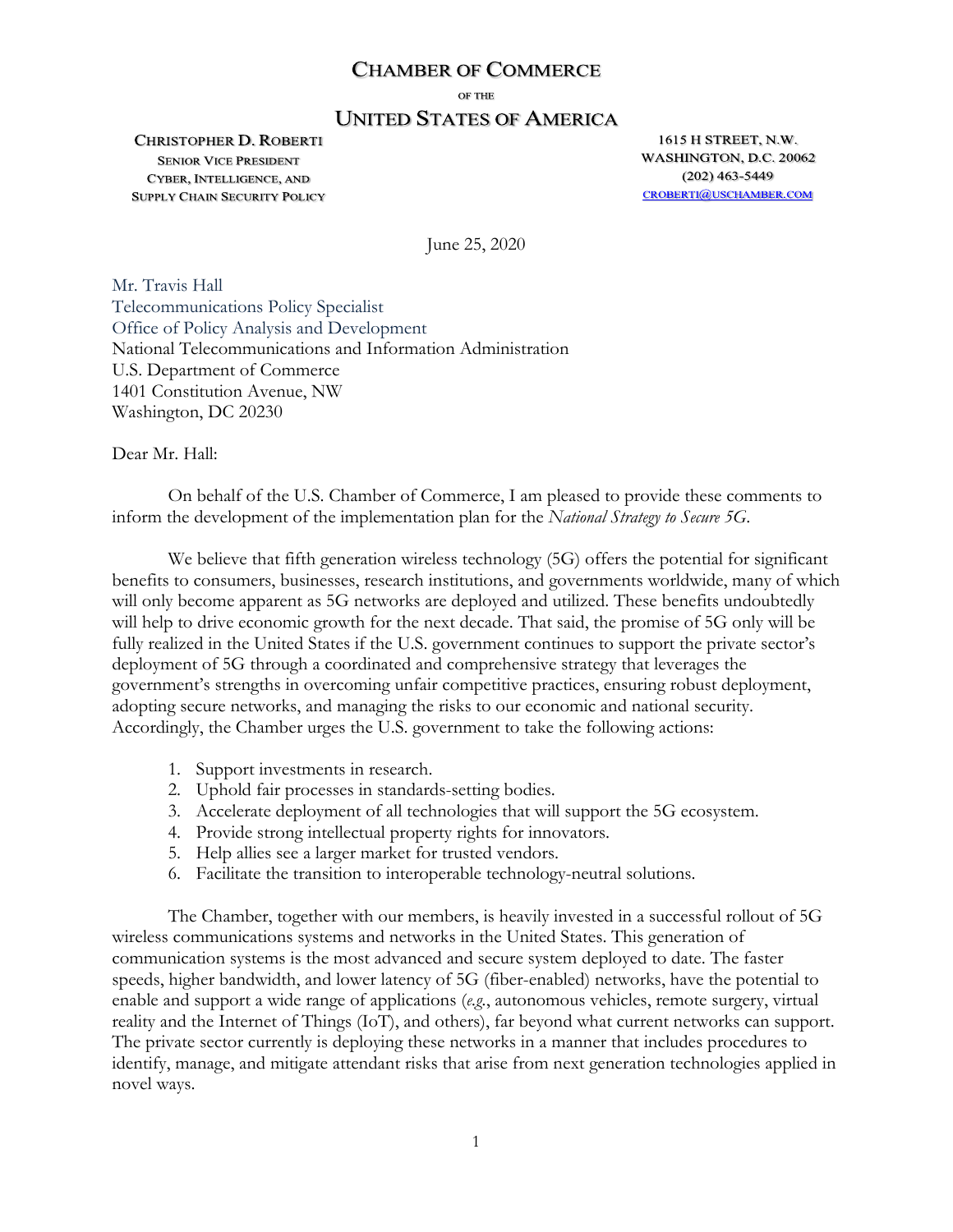Governments—including the U.S. government—are appropriately orienting themselves to address these risks, which include the availability and integrity of networks; the security and resilience of the supply chains that support them; and confidentiality and privacy of data that flows over and through them and is stored on them. Our members share the U.S. government's concern that there is no place for untrusted vendors in any part of 5G networks, *i.e.*, in the core, radio access network (RAN), or edge. Further, we believe that the U.S. government and its traditional international allies can – and must – foster trust and improve security through continued engagement with the private sector on technical and nontechnical risk identification and mitigation efforts, as well as the promotion of continued development of trusted 5G technologies, services, and products.

The Chamber acknowledges and appreciates the robust efforts underway within the U.S. government, including: (a) the White House *National Strategy to Secure 5G;* (b) the work of the National Economic Council to develop 5G software and other trusted 5G infrastructure; (c) the Department of Homeland Security Cybersecurity and Infrastructure Security Agency (CISA) *Overview of Risks Introduced by 5G Adoption in the United States;* (d) the National Institute of Standards and Technology's (NIST) program *Preparing a Secure Evolution to 5G*; and (e) the leadership in advancing 5G spectrum issues by the National Telecommunications and Information Administration (NTIA) and the Federal Communications Commission (FCC).

In addition, the leadership of the National Security Council, U.S. Department of State, and CISA in working with allied foreign governments was critical in the negotiation and adoption of The Prague Proposals, in which the participating governments agreed on a set of recommendations to focus collective action to drive policies that ensure the deployment of secure and trusted 5G networks. Similarly, the common international approach to security is evidenced in the European Union's *Cybersecurity of 5G networks EU Toolbox of risk mitigation measures*, which included technical consultations with the U.S. government. We recognize the U.S. government for its international engagement and leadership and look forward to future engagements.

The implementation plan for the *National Strategy to Secure 5G* must continue to utilize a whole-of-government approach to the deployment and implementation of 5G networks, draw on the deep resources and working groups across the U.S. government, and tap the expertise resident in the private sector to inform this effort. We urge the U.S. government to organize an interagency policy development process that aligns and focuses its various 5G initiatives and strategies across agencies, with input and feedback from the private sector.

The U.S. government should ensure that 5G networks are resilient against threats to its availability and integrity while protecting the confidentiality of the network. We support federallyfunded 5G test beds to enhance the ability of 5G to be leveraged for national and homeland security purposes. Such projects should be time limited and not run in perpetuity. These initiatives would demonstrate progress and help industry and government test new solutions. By defining a desired end state and letting industry innovate to that desired outcome, government agencies will spur a virtuous research and development cycle.

A main thrust of policymaking over the past few years is on the mitigation of threats of certain high-risk vendors (HRV) in the marketplace. The Chamber cautions the administration against policies that create artificial impediments to a vibrant marketplace merely for the sake of increasing domestic manufacturing capability. As we have said previously, it is imperative that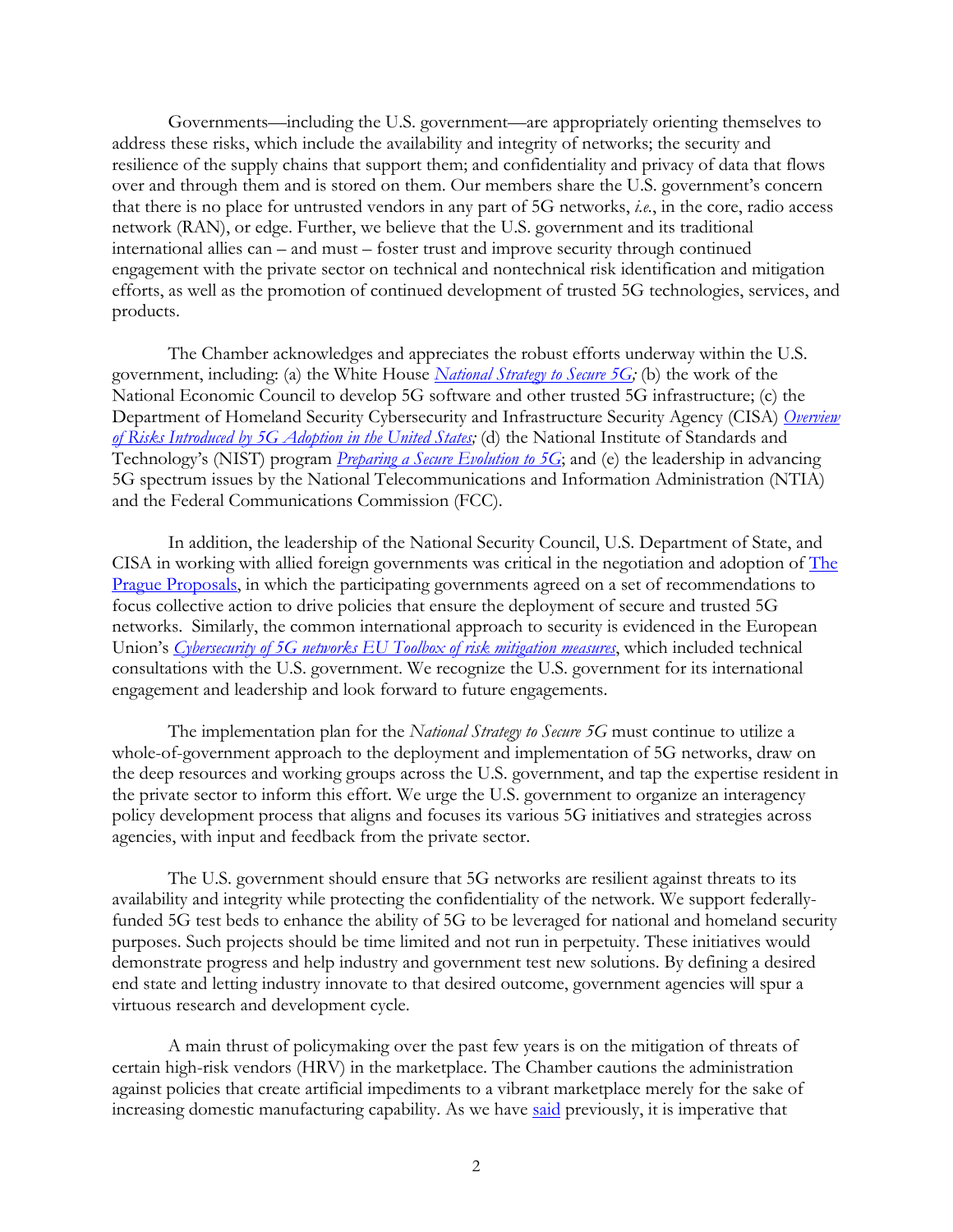America win the global race to 5G and close the digital divide here at home. Passage of the Secure and Trusted Communications Act (P.L. 116-124) earlier this year made meaningful progress toward establishing a fund with the FCC to replace certain HRV equipment in previous generations of rural wireless networks. And we look forward to working with Congress, the FCC, and the National Telecommunications and Information Administration (NTIA) on implementing a flexible, fully funded replacement plan that emphasizes investment in next generation infrastructure.

As the U.S. government further develops its implementation plan and considers new initiatives, the Chamber urges the U.S. government to continue leveraging the multi-stakeholder process that has underpinned the development of global internet policy. The Chamber also urges governments at home and abroad to bring a full spectrum of industry stakeholders together for rich discussions on threat and risk assessments and mitigation measures (strategic and technical). Our experience is that consensus-oriented, technology-neutral, and industry-supported policies and a clear and coordinated interagency policy development process offer the best approach and are scalable to meet the global challenge.

As we have stated, it is imperative that America win the global race to 5G and close the digital divide at home. Detailed responses to the four lines of effort follow in the attachment. Thank you for your consideration of these recommendations. We look forward to working with you and your colleagues across federal agencies and with our international partners.

Sincerely,

Offin D. Pudh.

Christopher D. Roberti

Enclosure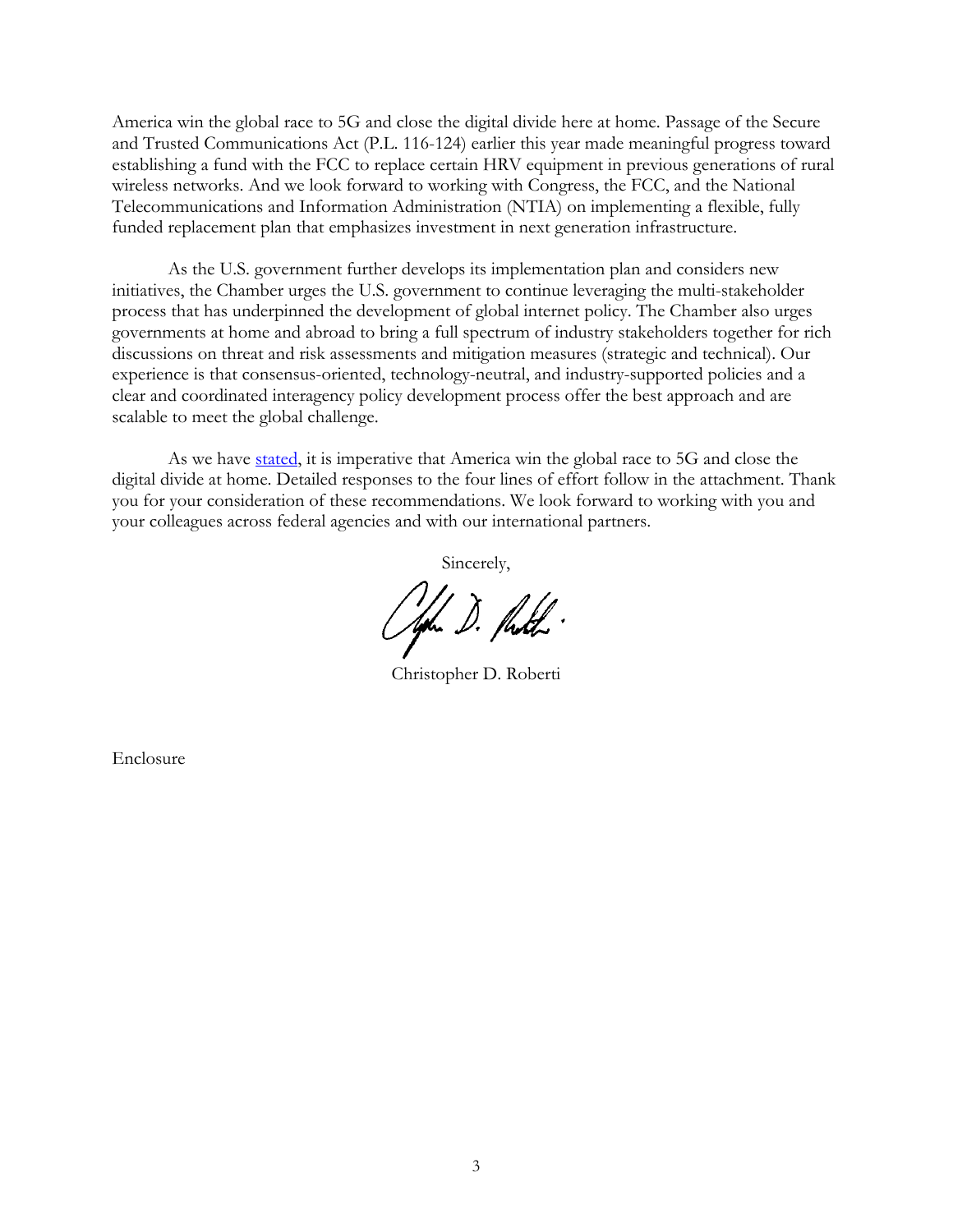#### **Line of Effort One: Facilitate Domestic 5G Rollout**

**(1) How can the United States (U.S.) Government best facilitate the domestic rollout of 5G technologies and the development of a robust domestic 5G commercial ecosystem (e.g., equipment manufacturers, chip manufacturers, software developers, cloud providers, system integrators, network providers)?**

## **A. Funding**

Sufficient funding is critical to any discussion of securing 5G. While the private sector is best positioned to lead the domestic rollout of 5G and other communications technologies, there are approximately 27 million Americans without access to high-speed internet—particularly in the rural areas of our country. The Chamber asserts that the private sector is best positioned to lead the domestic rollout of 5G and other communications technologies. The private sector's leadership contributed to the U.S.' leadership in 4G, which has contributed over \$100 billion annually to the nation's GDP.

Accordingly, the administration should work with Congress to fully fund the Secure and Trusted Communications Networks Reimbursement Program, which will be administered by the FCC as directed under the bipartisan Secure and Trusted Communications Networks Act of 2019 (P.L. 116-124). This will help U.S. firms remove vulnerable equipment and replace it with secure and trusted alternatives.

The nation's robust private communications sector has enabled the country to weather capacity-wise the shift to working and learning online. The administration should work with Congress to fund from general appropriations the deployment of technology-neutral, nonduplicative infrastructure for truly unserved areas. Regarding wireless communications, the administration should work with Congress to support collocation by enabling the leasing of tower space in addition to mere capital expenditures.

Additionally, the administration should work with Congress to provide tax credits to offset business expenses for rolling out commercial 5G systems in order to not pick winners or losers on specific technology or architecture choices.

### **B. Permitting**

Funding alone will not address deployment of broadband, particularly 5G, without functional permitting systems. For example, unreasonable fee structures and delayed answers to permitting requests hinder the deployment of 5G. Further, localities generally require communication providers to pay for the installation of equipment on public rights of way (PROW). Unfortunately, these fees can exceed thousands of dollars in up-front application and administrative fees before even accessing a PROW. Local governments need to adopt rationale application processes that allow local concerns to be considered without unwarranted or unnecessary delays in the deployment of 5G.

In 2018, the FCC adopted an order that established shot clocks for localities to make decisions about small cell siting applications, in addition to requiring that the fees for siting small cell equipment be reasonable. The Chamber supported this order and the continued work of the commission to provide certainty to the permitting process.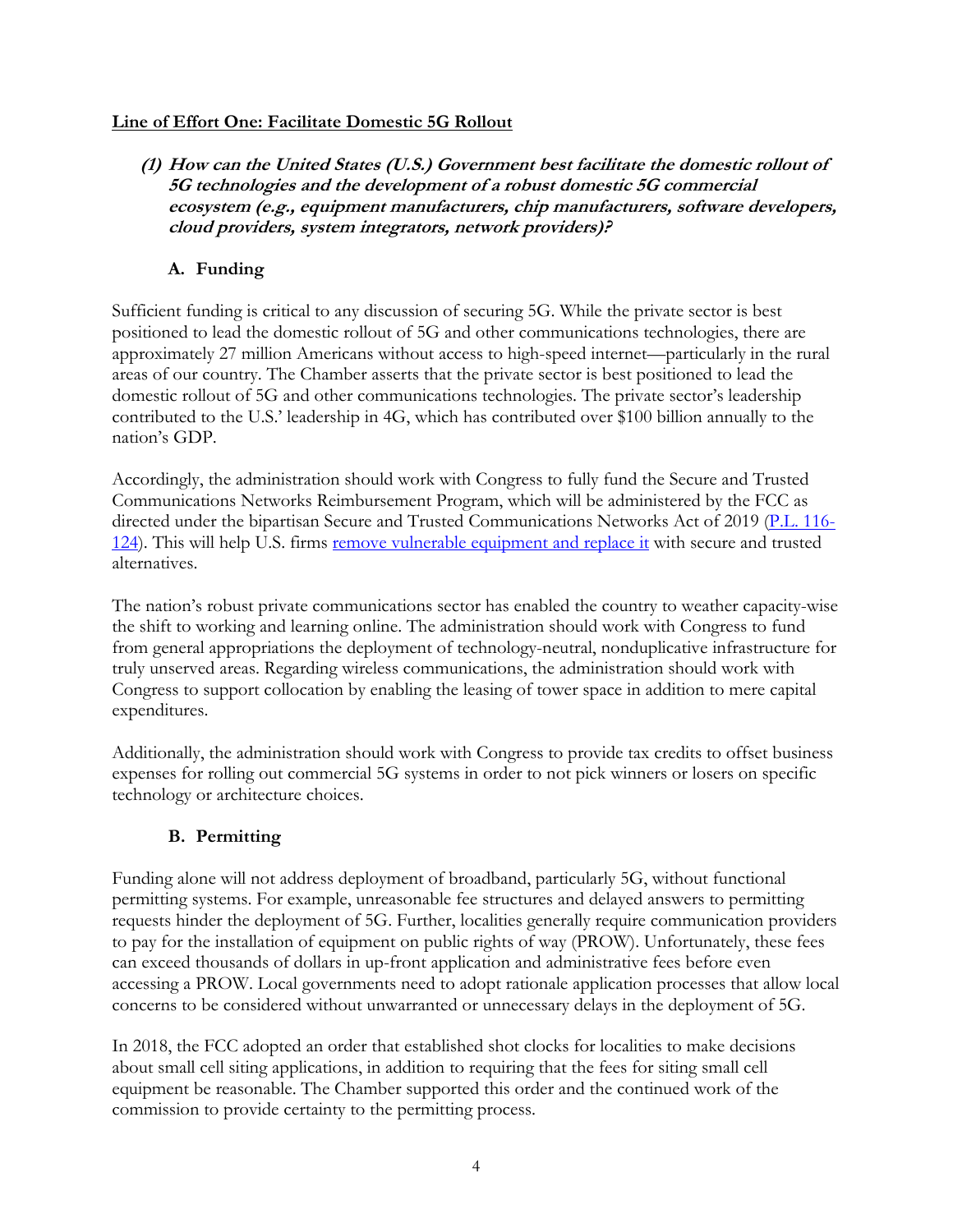The administration should also work with Congress to provide permanent permitting relief. For example, legislation like S. 3157, the STREAMLINE Act is a good start to improve siting rules. Wireline broadband also needs permitting reform to better connect all Americans.

# **C. Spectrum Policy**

The federal government must develop a comprehensive, unified, national spectrum management strategy to reduce the artificial scarcity of spectrum and enhance the availability and flexibility in licensing and allocating licensed spectrum, while supporting international free trade agreements and access to international markets. Such a strategy should rely on market forces to determine the most efficient and effective uses for commercial spectrum, at the same time providing for other uses of spectrum in the public interest.

Additionally, preserving and encouraging the use of unlicensed spectrum technologies such as Wi-Fi is critical to the success of 5G and next-generation wireless networks. Wi-Fi is integral to the U.S. economy and will only become more so with the accelerated deployment of 5G, as new industrial and enterprise deployments leverage Wi-Fi hotspots to offload 5G mobile traffic. According to one report, the unlicensed spectrum that supports Wi-Fi contributed \$525 billion to the U.S. economy in 2017, a figure that is expected to increase to \$834 billion in 2020.

# **(2) How can the U.S. Government best foster and promote the research, development, testing, and evaluation of new technologies and architectures?**

The administration should work with Congress to provide tax credits for research and development (R&D). It should also promote fundamental research through university and existing federal research grants (e.g., the National Science Foundation and the Defense Advanced Research Projects Agency). A non-exhaustive summary of these R&D initiatives, which would advance the U.S. government's goals and industry's drive for innovative solutions, include the following:

- 6G Advanced Research projects.
- Department of Defense 5G research collaboration and advanced prototyping.
- Ecosystem innovation on 5G platforms through sophisticated industry partnerships.
- 5G supply chain capabilities, such as manufacturing and advanced service delivery capabilities.
- 5G product development focused on integrated open network architecture, cloud RAN, network exposure, orchestration, AI, and edge computing.

To ensure that these initiatives are coordinated across federal agencies and are outcome focused, the administration should establish a task force with private sector participants to develop policies that foster a vibrant and diverse 5G supply chain.

## **(3) What steps can the U.S. Government take to further motivate the domestic-based 5G commercial ecosystem to increase 5G research, development, and testing?**

See answers to questions 2.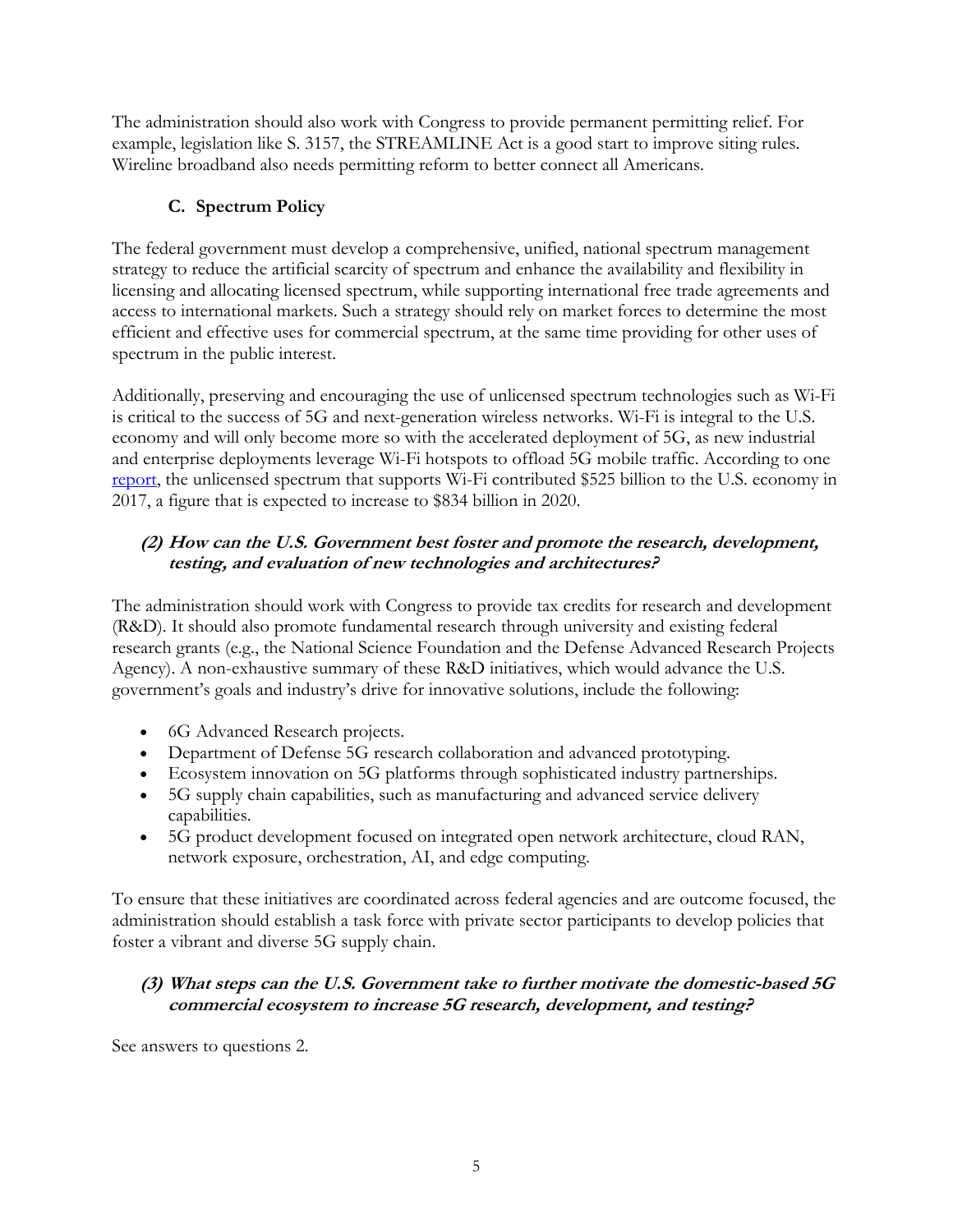#### **(4) What areas of research and development should the U.S. Government prioritize to achieve and maintain U.S. leadership in 5G? How can the U.S. Government create an environment that encourages private sector investment in 5G technologies and beyond? If possible, identify specific goals that the U.S. Government should pursue as part of its research, development, and testing strategy.**

The federal government should focus on fundamental research with a longer-term view toward development of intellectual property that will guide the development of the next generation (e.g., 6G and beyond) technology. Fundamental research and the resulting intellectual property enabled 5G and are critical to innovation in the business community. Indeed, our overseas competitors are investing hundreds of billions of dollars into 6G and beyond technology. If we continue to look at where we are today and not where industry is going, we will fall further behind.

#### **Line of Effort Two: Assess Risks to and Identify Core Security Principles of 5G Infrastructure.**

Broadly, the Chamber recommends that the federal government continue to support the efforts of the numerous industry bodies—including the 3rd Generation Partnership Project (3GPP), the Alliance for Telecommunications Industry Solutions, and the Council to Secure the Digital Economy—as well as the public/private partnerships led by the National Institute of Standards and Technology, the Federal Communications Commission, and the Information and Communications Technology (ICT) Supply Chain Risk Management (SCRM) Task Force, among others that advance solutions to the various 5G security concerns. Gaps will continue to be identified in 5G deployment, though security will always be an iterative process. But the federal government should continue to support these bodies and partnerships that are building upon the lessons from previous generations of wireless and draw upon the collaborative efforts to enhance security standards as events merit.

Specifically, the Chamber recognizes the work of NTIA in identifying issues where there is a clear need for government action regarding the areas of spectrum, permitting, and supply chain vendor diversity. Moreover, the Chamber recognizes the work of the Communications Security, Reliability, and Interoperability Council (CSRIC) VI and VII, which did and are looking into 5G security standards leveraging the work at 3GPP System Aspects (SA) Working Group 3, which is responsible for determining security and privacy requirements, and specifying the security architectures and protocols.

Businesses share the goal of the U.S. and foreign governments to mitigate security risks to 5G infrastructure and are committing significant resources to the security and resilience of these networks. Many agree that inflexible, point-in-time regulatory requirements cannot possibly keep pace with malicious threat actors. Similarly, overly procedural security compliance mandates are costly, time-consuming, and ineffective, and divert organizations' limited resources away from increasing security and toward "check-the-box" compliance. The Chamber will continue to seek out effective risk-based security frameworks, while opposing regulations that elevate process over effectiveness.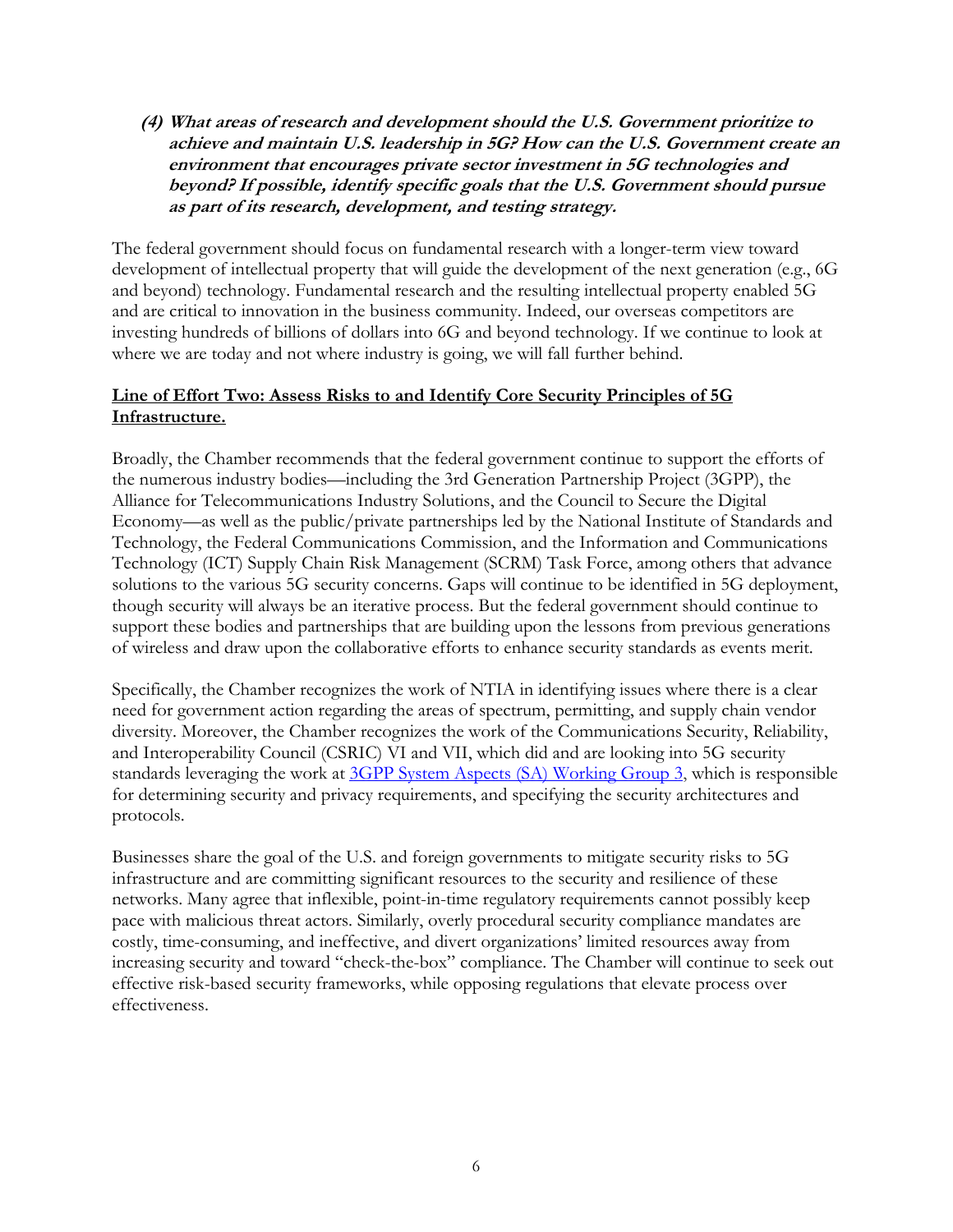#### **Line of Effort Three: Address Risks to U.S. Economic and National Security during Development and Deployment of 5G Infrastructure Worldwide.**

## **(1) What opportunities does the deployment of 5G networks worldwide create for U.S. companies?**

5G networks use more components, both hardware and software, than previous generations of wireless networks. The Chamber appreciates the **public comments** by the director of the National Economic Council and economic councilor to the president Larry Kudlow earlier this year when he said that American leadership in software services could be leveraged under a common engineering standard that would enable traditional equipment manufacturers, software services companies, and new market entrants to succeed in the 5G marketplace. Such an approach should be technology neutral and enable the market to gravitate to the next generation of communications systems.

## **(2) How can the U.S. Government best address the economic and national security risks presented by the use of 5G worldwide?**

As previously discussed, security of the 5G system is a function of a vibrant ecosystem of market participants, including the core and RAN infrastructure, edge devices, and standards.

## **(3) How should the U.S. Government best promote 5G vendor diversity and foster market competition?**

The administration should work with Congress to enact the Communications Technology and Security Innovation Fund of the Intelligence Authorization Act for Fiscal Year 2021 (S. 3905). This legislation would establish a \$750 million fund jointly administered by the secretary of Defense and the director of National Intelligence, with the funds available for 10 years to support research and the commercial application of secure and trusted telecommunications technologies in key international markets.

### **Line of Effort Four: Promote Responsible Global Development and Deployment of 5G.**

#### **(1) How can the U.S. Government best lead the responsible international development and deployment of 5G technology and promote the availability of secure and reliable equipment and services in the market?**

The Chamber supports the Prague Proposals endorsed at last year's Prague 5G Security Conference. These recommendations were developed by cybersecurity officials from multiple countries, linked by common interests and collective activities, to counter threats and provided recommendations for nations to consider as they design, construct, and administer their 5G infrastructure. The Prague Proposals emphasize the need for 5G networks to be constructed based on free and fair competition, transparency, and rule of law, and they were recently personified in the U.S.-Poland Joint Declaration on 5G. We welcome the international collaboration embodied in the process that led to the initial Prague Proposals and look forward to future engagement.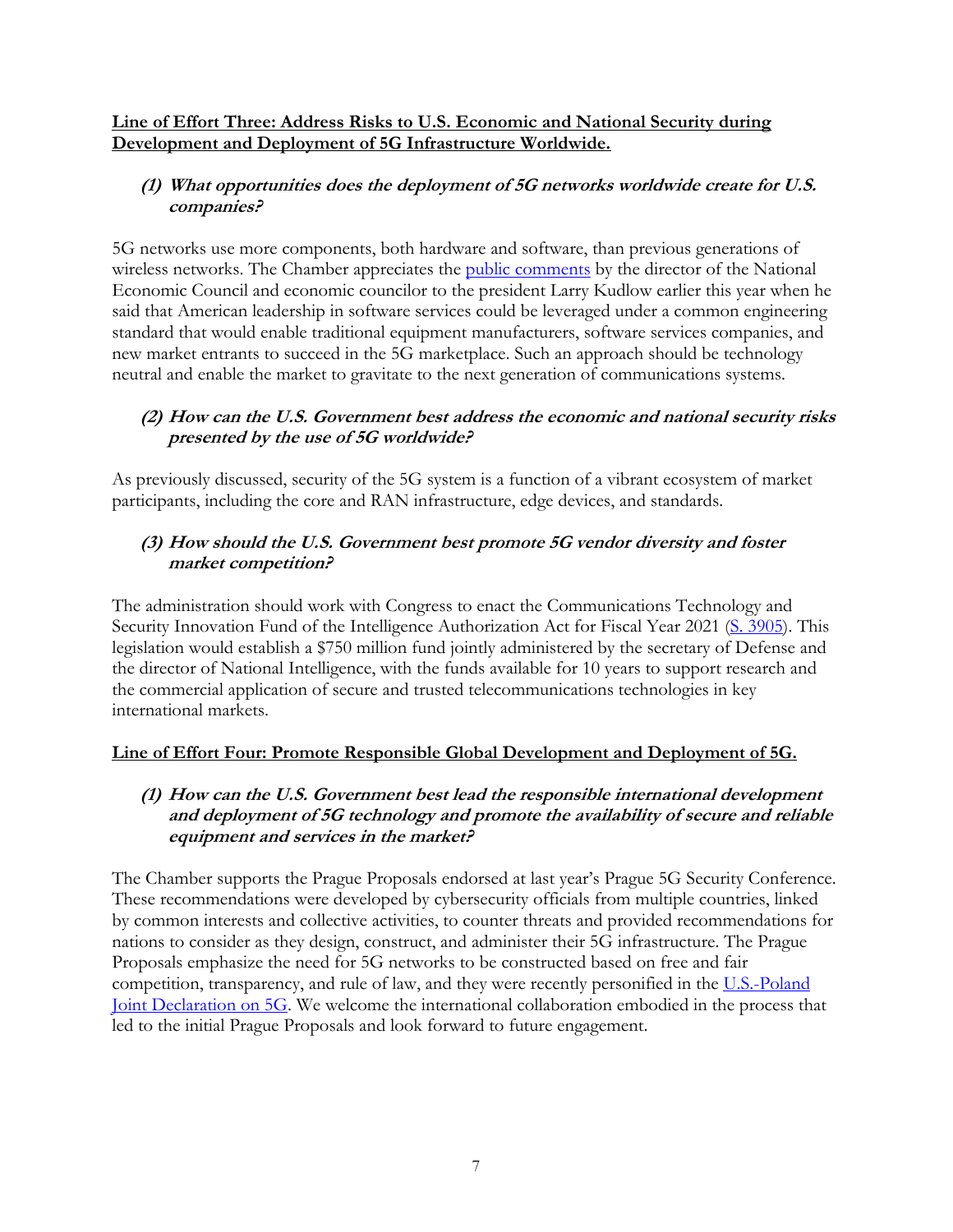#### **(2) How can the U.S. Government best encourage and support U.S. private sector participation in standards development for 5G technologies?**

The national standards strategy should be clear and reflect the market-driven principles of the American free enterprise system, optimizing efficiency and innovation. The U.S. benefits when industry and the federal government effectively influence the development or revision of international technology standards. The smart development of international standards for 5G deployments advances U.S. commercial and security priorities by facilitating constructive outcomes—including improved interoperability, greater trust in online transactions, and strengthened competitiveness of American products and services. U.S. companies should be able to fully participate in standards bodies, without concern over participation in meetings that are also attended by companies on the Entity List. Additional clarification by U.S. government is needed to sustain US leadership in important technology areas, including 5G.

A private sector-driven approach to standards is particularly suited to 5G and the digital economy in general. We urge the federal government to balance the needs of both government and private business stakeholders and devote more resources to the promotion of industry leadership in the development of standards, intellectual property, and patents that are essential to the deployment of an open technologies-based, secure, and trusted 5G ecosystem.

We recommend that the U.S. government play a convening role with industry to ensure appropriate representation at critically important standards-setting bodies and organizations. Additionally, we recommend that the U.S. government promote the international development and voluntary use of new standards that are open, technically sound, technologically neutral, performance based, and suitable for the purposes of the U.S government and industry.

The Chamber also recommends that the U.S. government regularly engage with the private sector outside of the standards development activities. This would help ensure that relevant stakeholders (e.g., U.S. government and the private sector) maintain awareness of progress, concerns, and strategies and would serve to displace any incorrect information about ongoing efforts. Also, while the U.S. government traditionally engages in standards development when it has procurement interests or technical expertise, agencies should also consider engaging in standards activities to support their objective of enhancing national and economic security.

#### **(3) What tools or approaches could be used to mitigate risk from other countries' 5G infrastructure? How should the U.S. Government measure success in this activity?**

It is important to recognize industry-led risk mitigation initiatives and standards activities. These activities are already contemplated in the 5G standards development process at the 3rd Generation Partnership Project (3GPP), specifically through SA WG3, which is responsible for determining the security and privacy requirements and specifying the security architectures and protocols. The smart development of international standards for 5G deployments, such as the 3GPP and progress by the Open Radio Access Network (O-RAN) Alliance, advance U.S. commercial and security priorities.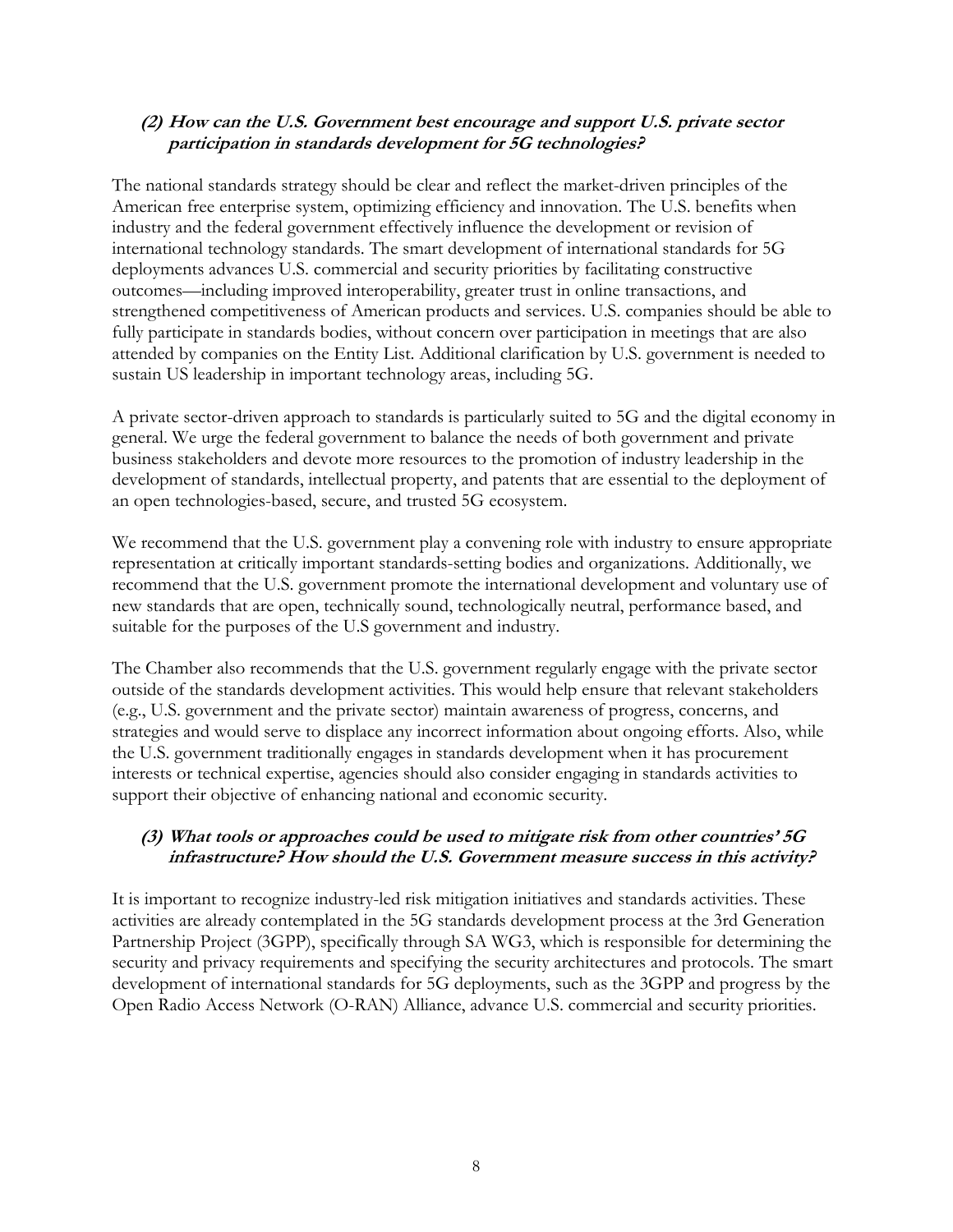The Chamber is aware of clean path or zero-trust network concepts, including the U.S. Department of State's 5G Clean Path Initiative, which seeks to build an end-to-end communication path that does not use any 5G transmission, control, computing, or storage equipment from untrusted vendors. Zero-trust networks, which are becoming more common in practice, mean any system an operator connects with is considered untrusted regardless of the source. The operator puts a variety of technical controls in place to prevent that network from impacting the operator's availability and integrity. Practices like these are becoming more common, and industry-led approaches lead to common, open architecture, and standards interfaces and are the most effective models to accelerate innovation and open market competition.

The federal government should establish clear public policies aimed at accelerating the development and voluntary adoption and use of open and interoperable 5G technologies and solutions both domestically and internationally, particularly for the O-RAN standard. Open standards are developed through a recognized industry-led, consensus-driven solution and establish protocols and form foundations that make applications more functional and interoperable. The O-RAN standard not only streamlines the development and deployment of open technologies-based 5G, but it removes barriers stemming from vendor lock-ins that impede data exchange and interchange. The O-RAN standards will lead to an interoperable, software-defined network architecture and will benefit consumers, competition, the economy, and national security.

### **(4) Are there market or other incentives the U.S. Government should promote or foster to encourage international cooperation around secure and trusted 5G infrastructure deployment?**

Public trust in 5G technologies is necessary to advance responsible development, deployment, and use. The speed and complexity of technological change, however, mean that the U.S. government and other governments cannot foster secure and trusted 5G infrastructure deployment alone; a partnership between governments, the business community, and other stakeholders is needed to pursue deeper coordination and collaborative innovation. International collaboration should look at a strategy that promotes market competition and diversity of 5G options. Additionally, R&D is not confined by national borders, and the Chamber urges international collaboration.

Fostering secure and trusted 5G infrastructure can be strengthened by leveraging the Export-Import Bank of the United States' (EXIM) financial products to directly neutralize export subsidies offered by the People's Republic of China. The use of EXIM for funding could support the development, deployment, and management of secure, reliable 5G communications infrastructure worldwide and encourage international cooperation with our closest allies and cooperative nations. Unfortunately, this approach is hindered by EXIM's outdated U.S. content rules and does not readily apply to today's technology industry.

The current **EXIM** policy requires 85% U.S. content to get full EXIM financing. This is a difficult threshold for the technology industry to meet. The Chamber recommends that EXIM adopt a more flexible approach to U.S. content rules that may include considering U.S. R&D and intellectual property, as well as significantly lowering U.S. content requirements to support the national security priority to finance deployment of secure and trusted telecommunications infrastructure. EXIM will not be able to meet its statutory requirements under the Program on China and Transformation Exports unless it can provide export credit financing for 5G telecommunications transactions.